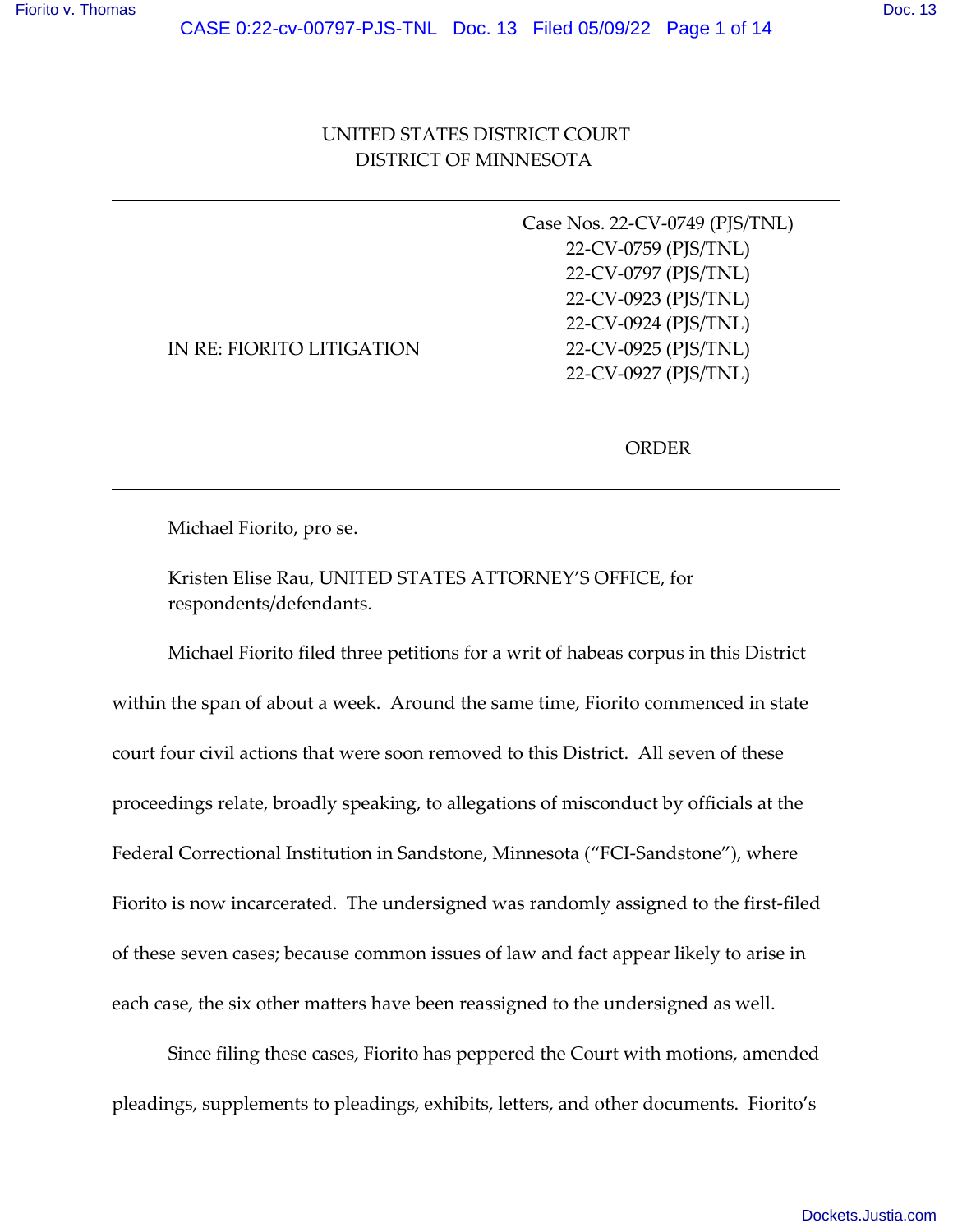## CASE 0:22-cv-00797-PJS-TNL Doc. 13 Filed 05/09/22 Page 2 of 14

vexatiousness is entirely counterproductive. Even if one or more of Fiorito's claims is meritorious, he will not be entitled to any relief, including preliminary injunctive relief, until the opposing parties have had an adequate opportunity to respond to his claims and arguments. And the opposing parties cannot be expected to respond to Fiorito's claims and arguments when those claims and arguments are constantly being changed.

There is very little reason to believe that Fiorito will voluntarily stop filing documents in these matters and thereby provide the opposing parties with a fair opportunity to respond to the documents he has already filed. Fiorito has filed dozens of (unsuccessful) lawsuits during his time in prison, and he has a long history of overwhelming courts with filings. *See United States v. Fiorito*, No. 07‐CR‐0212, ECF No. 535, at 2 & n.1 (D. Minn. Sept. 6, 2013) (noting "Fiorito's proclivity for overwhelming the Court with filings" that turned his motion under 28 U.S.C. § 2255 into a "constantly moving target"); *Fiorito v. Samuels*, No. 16‐1064, 2018 WL 11307319, at \*9 (C.D. Ill. Apr. 16, 2018) (noting Fiorito's "conduct and repetitive filings ignoring court orders"). Accordingly, the Court will impose a stay in these matters until July 19, 2022—the date on which the defendants to the civil actions have already been ordered to file an answer or a motion to dismiss in those cases. Any motion or other request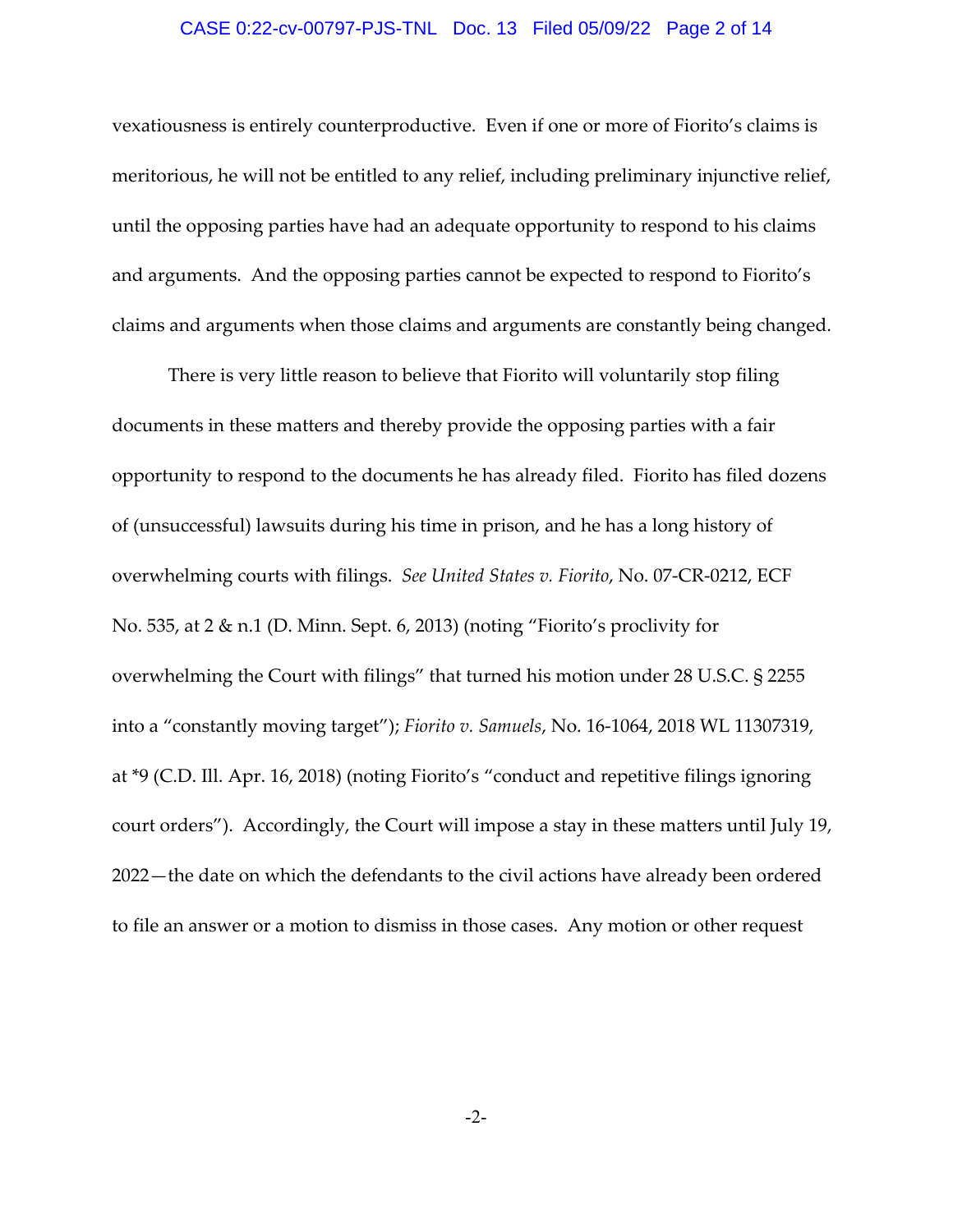### CASE 0:22-cv-00797-PJS-TNL Doc. 13 Filed 05/09/22 Page 3 of 14

filed by any party in those matters during the stay period without advance permission of the Court will be summarily denied without comment.<sup>1</sup>

In the meantime, the Court will tie up some loose ends in these seven actions:

*A. Fiorito v. Fikes, No. 22‐CV‐0749 (PJS/TNL)*

Fiorito has applied for *in forma pauperis* ("IFP") status in each of the three habeas actions now before the Court, including this matter. *See* ECF No. 4. The Court has no reason to doubt that Fiorito qualifies financially for IFP status. Accordingly, the IFP applications will be granted. Fiorito's motion in this matter to "adopt" the IFP application filed by him in another habeas case brought in this District (unrelated to the seven cases now before the Court) will be denied as moot, as the IFP applications submitted by Fiorito now pending before the Court independently establish his financial eligibility for IFP status. *See* ECF No. 5.

Respondents will be directed to file an answer to the three habeas petitions filed by Fiorito now pending before the Court, including the petition commencing this matter. That response will be due on July 19, 2022—that is, the same date on which the answer or motion to dismiss of defendants is due in the four civil actions. Fiorito will

<sup>&</sup>lt;sup>1</sup>Similarly, any new action filed by Fiorito related to the actions now before the Court will be stayed or, if appropriate, summarily dismissed as duplicative and therefore frivolous. The Court warns Fiorito that, should he persist in his vexatious conduct, the Court will impose appropriate restrictions—including, if necessary, an outright ban on filing new lawsuits. *See In re Tyler*, 839 F.2d 1290, 1293‐95 (8th Cir. 1988). A second warning will not be given.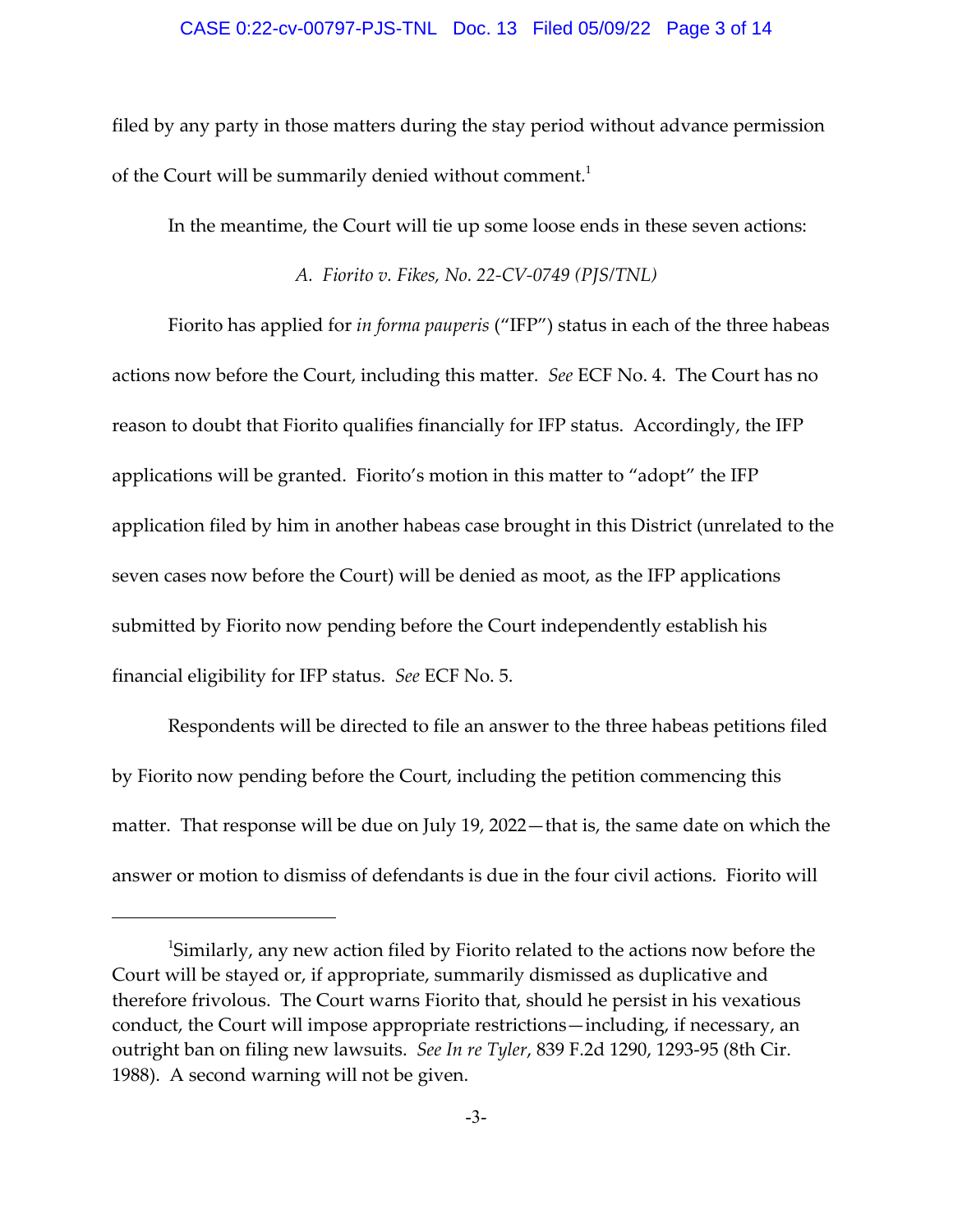### CASE 0:22-cv-00797-PJS-TNL Doc. 13 Filed 05/09/22 Page 4 of 14

be afforded another 21 days—that is, until August 9, 2022—in which to file a reply to the answer. In other words, each of these seven cases will share deadlines that apply to all motions and briefs. *See* D. Minn. L.R. 7.1(c).

To the extent possible, the parties should not duplicate arguments within this litigation. This Court believes that each of the arguments presented by Fiorito in his habeas petitions likely can be addressed by the opposing parties in a single answer, while each of the claims presented by Fiorito in the civil actions likely can be addressed in a single motion to dismiss or responsive pleading. Fiorito, in turn, will be permitted to file only a single document in response to each answer or motion to dismiss submitted by the opposing parties. $^2$  Any arguments presented by Fiorito in response to the opposing parties outside of the permitted documents will not be considered by the Court.

## *B. Fiorito v. June, No. 22‐CV‐0759 (PJS/TNL)*

Three motions of Fiorito remain pending in this matter at this time. All three motions will be addressed briefly:

 $^2$ For example, if the opposing parties file a single answer to Fiorito's habeas petitions and a single motion to dismiss with respect to each of Fiorito's civil actions, then Fiorito will be permitted to file two responsive documents—one with respect to the answer to the habeas petitions, and a second with respect to the motion to dismiss the civil actions.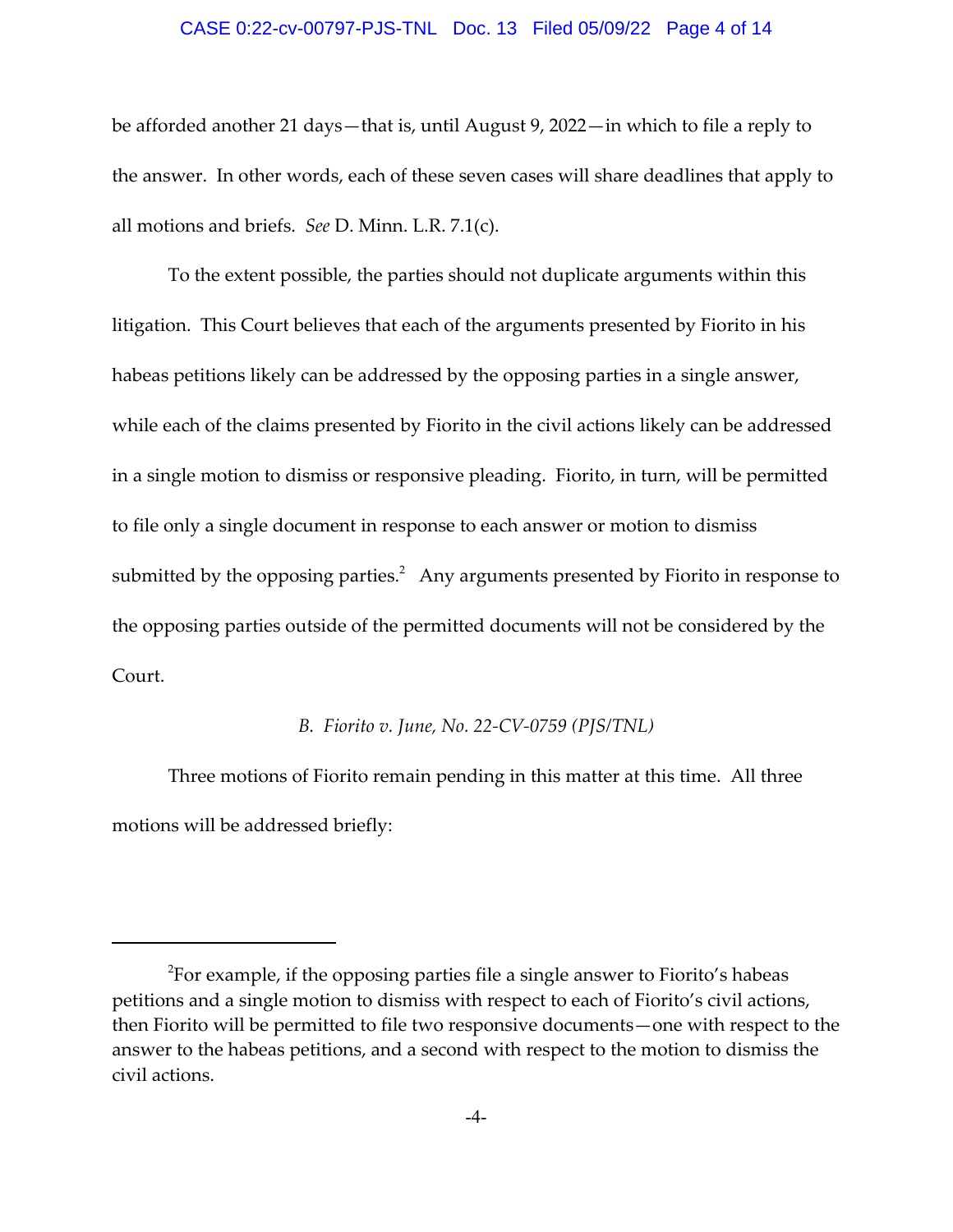# CASE 0:22-cv-00797-PJS-TNL Doc. 13 Filed 05/09/22 Page 5 of 14

First, Fiorito has applied for IFP status in this matter. *See* ECF No. 2. That IFP application will be granted.

Second, Fiorito has filed a motion to supplement his habeas petition. *See* ECF No. 13. That motion will be denied. To begin, the Local Rules of this District generally prohibit amendment by supplement, see D. Minn. L.R. 15.1(a), and an exception will not be made for Fiorito. But apart from this problem, Fiorito's "motion to supplement" is not truly a motion; it is a response to a prior order to show cause why his habeas petition should not be dismissed for failure to exhaust administrative remedies. Because Fiorito was directed by the Court to provide an explanation regarding exhaustion, he need not move to have that explanation considered, and his motion is therefore unnecessary.

Third, Fiorito has filed an ex parte motion for leave to file an attachment under seal. *See* ECF No. 8. That motion will remain pending at this time.

## *C. Fiorito v. Thomas, No. 22‐CV‐0797 (PJS/TNL)*

Fiorito will again be granted IFP status in this third habeas proceeding. *See* ECF Nos. 8 & 9. Fiorito's motion to compel [ECF No. 11]—which seeks relief (access to legal materials allegedly necessary for prosecuting yet another lawsuit brought by Fiorito elsewhere) that is unrelated to the relief sought in the habeas petition that commenced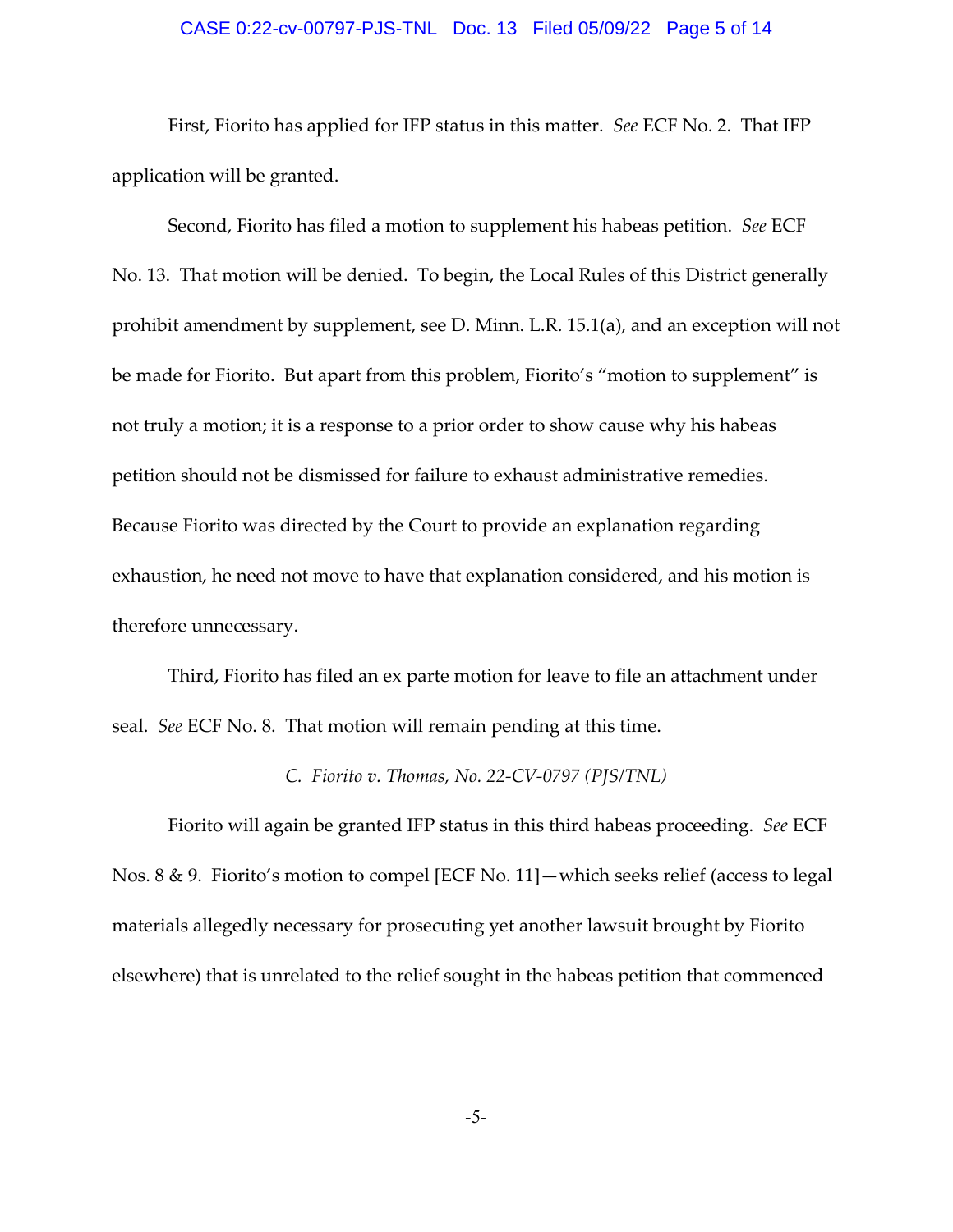## CASE 0:22-cv-00797-PJS-TNL Doc. 13 Filed 05/09/22 Page 6 of 14

this action (the amendment of Fiorito's restitution payment installments)—will be denied.

# *D. Fiorito v. Drummy, No. 22‐CV‐0923 (PJS/TNL)*

Fiorito has filed three motions in this civil action: (1) a motion to remand this matter to state court; (2) a "motion to enforce default"; and (3) a motion to dismiss for lack of jurisdiction. All three will be denied.

The motion to remand is frivolous. Fiorito argues that the notice of removal in this matter was not timely filed, but by his own reckoning, defendants had 30 days in which to remove this case, and the notice of removal was filed on Day 30.<sup>3</sup> See 28 U.S.C. § 1446(b). Fiorito also objects that each of the defendants has not joined in or offered affirmative assent to the notice of removal, but this is a requirement only of cases removed pursuant to 28 U.S.C. § 1441(a). *See* 28 U.S.C. § 1446(b)(2)(A). This action was removed by a federal employee pursuant to 28 U.S.C. § 1442(a), and the unanimous‐ consent requirement of  $\S 1446(b)(2)(A)$  therefore does not apply. Finally, Fiorito contends that this action has not been properly removed because the notice of removal was not accompanied by the required filing fee or application to proceed IFP. *See* 28 U.S.C. § 1914 (setting filing fees). The timeliness of a notice of removal is established by

 ${}^{3}$ Fiorito argues, alternatively, that the removing defendant should be deemed to have been served with the complaint on the date that officials of the Bureau of Prisons other than the defendant learned that Fiorito would be filing this lawsuit in state court. This argument is both factually and legally unsupported.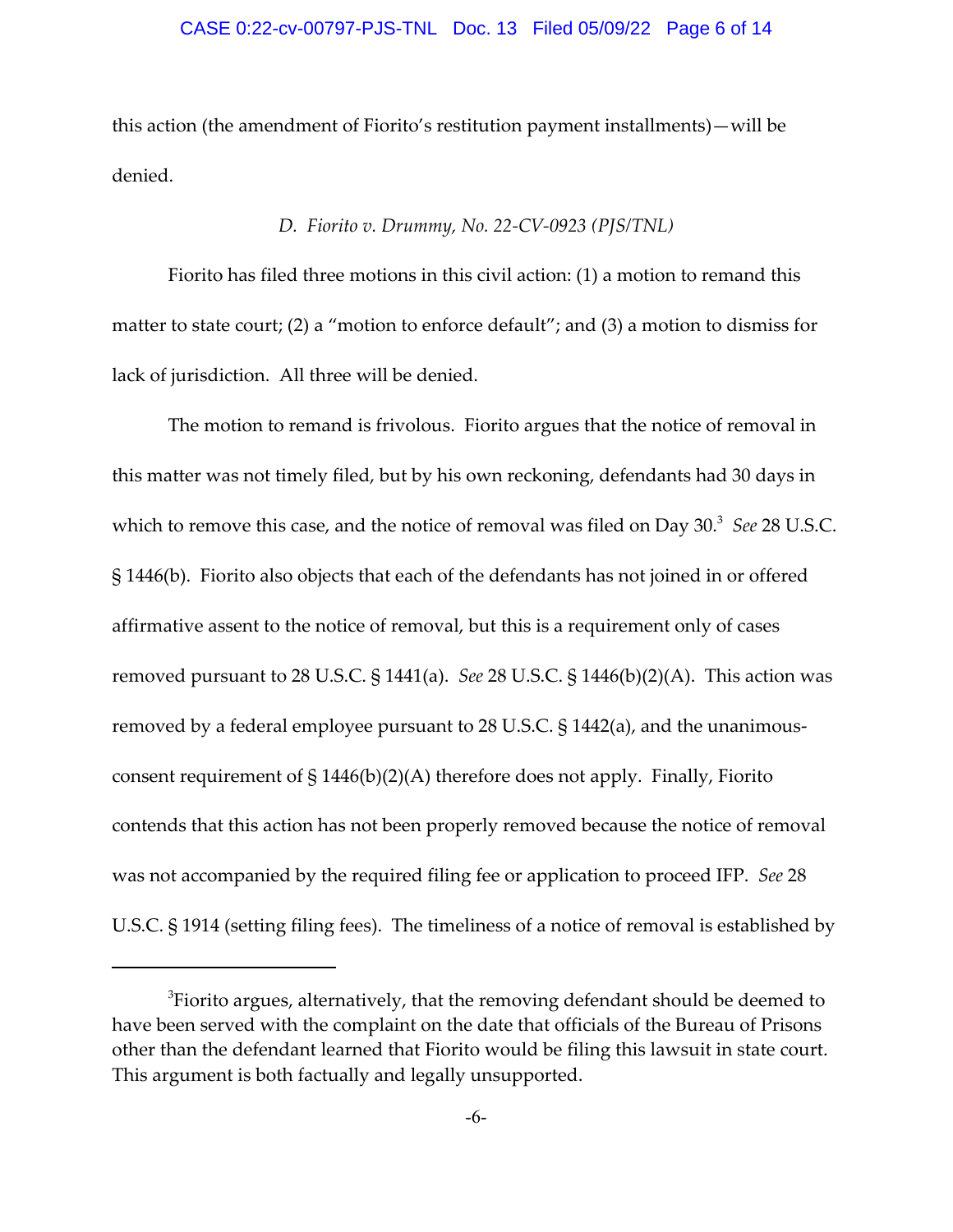## CASE 0:22-cv-00797-PJS-TNL Doc. 13 Filed 05/09/22 Page 7 of 14

the date on which that document is filed. *See* 28 U.S.C. § 1446(b)(1). Nothing in § 1914 prevents litigants from filing documents prior to payment of the filing fee or applying for IFP status, and this District's Local Rules contemplate that litigation may be commenced prior to the litigant's payment of the filing fee or application for IFP status. *See* D. Minn. L.R. 4.2(b). Whatever the consequences of the removing defendant's failure to pay the appropriate filing fee upon filing the notice of removal, those consequences do not include a declaration that the notice of removal was never "filed" in the first place. This lawsuit will remain in federal court.

Fiorito's remaining motions in this matter relate to his motion for remand. In his "motion to enforce default" [ECF No. 11], Fiorito insists that this lawsuit should not have been removed; that, had the lawsuit not been removed, the defendants would now be in default as a matter of state law; and that, accordingly, this Court should now enter a default judgment (or transfer this matter to state court for default judgment to be entered there). But as explained above, this matter was properly removed to this District. Fiorito's motion therefore fails at the first step.

Similarly, Fiorito requests that the Court dismiss this matter for lack of jurisdiction because, he argues once more, the notice of removal was ineffective. As a practical matter, this argument is perplexing. Regardless of whether the Court has jurisdiction over this case, nothing is now preventing Fiorito from filing a notice of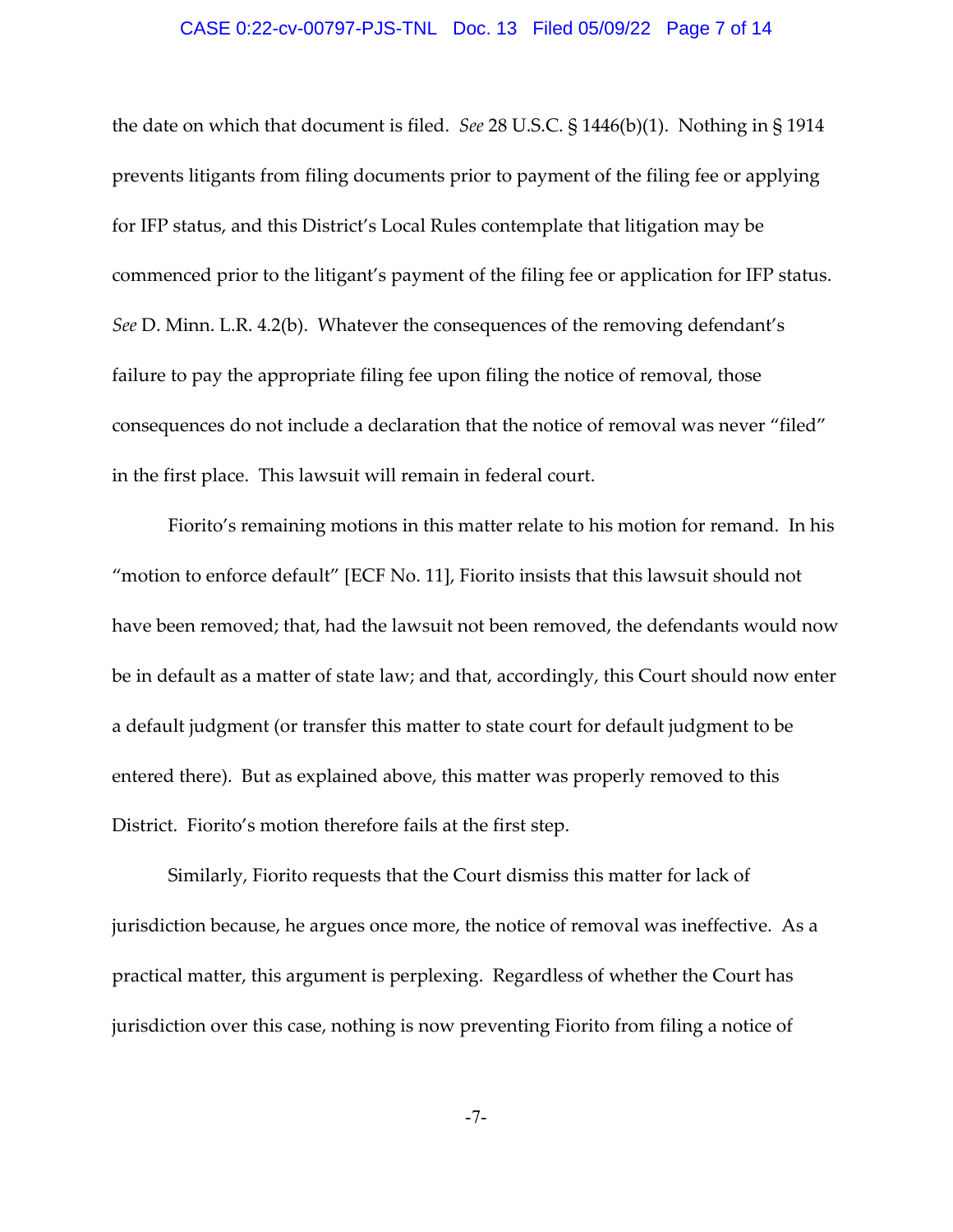### CASE 0:22-cv-00797-PJS-TNL Doc. 13 Filed 05/09/22 Page 8 of 14

voluntary dismissal if he does not intend to litigate this matter in federal court. *See* Fed. R. Civ. P. 41(a). But in any event, the Court has jurisdiction over the claims raised in Fiorito's complaint, *see* 28 U.S.C. § 1331, and the notice of removal was effective in relocating those claims from state to federal court. All three of Fiorito's pending motions in this matter will therefore be denied.

Defendants have also filed a motion in each of the four civil actions removed to federal court asking that Fiorito be made to pay the removal fee for these matters. $^4\,$  The Prison Litigation Reform Act ("PLRA") requires that prisoners bringing a civil action or appeal in federal court be made responsible for the cost of the filing fees for initiating that civil action or appeal, regardless of whether the prisoner qualifies financially for IFP status. *See* 28 U.S.C. § 1915(a)(2), (b). But all four of the civil actions now before the Court were brought by Fiorito in state court, not in federal court. Nothing in the PLRA requires prisoners to pay the filing fees established by the state courts for the filing of civil actions in those venues. *Cf. Woodson v. McCollum*, 875 F.3d 1304, 1306‐07 (10th Cir. 2017). Nor does the PLRA force prisoners to bear the cost of a defendant's decision to relocate litigation from state to federal court. It was defendants, not Fiorito, who opted to litigate the four non-habeas civil matters in federal court. Defendants were within

<sup>&</sup>lt;sup>4</sup>Defendants also requested as part of that motion that they be afforded additional time in which to respond to the complaints. That aspect of the motion has already been granted.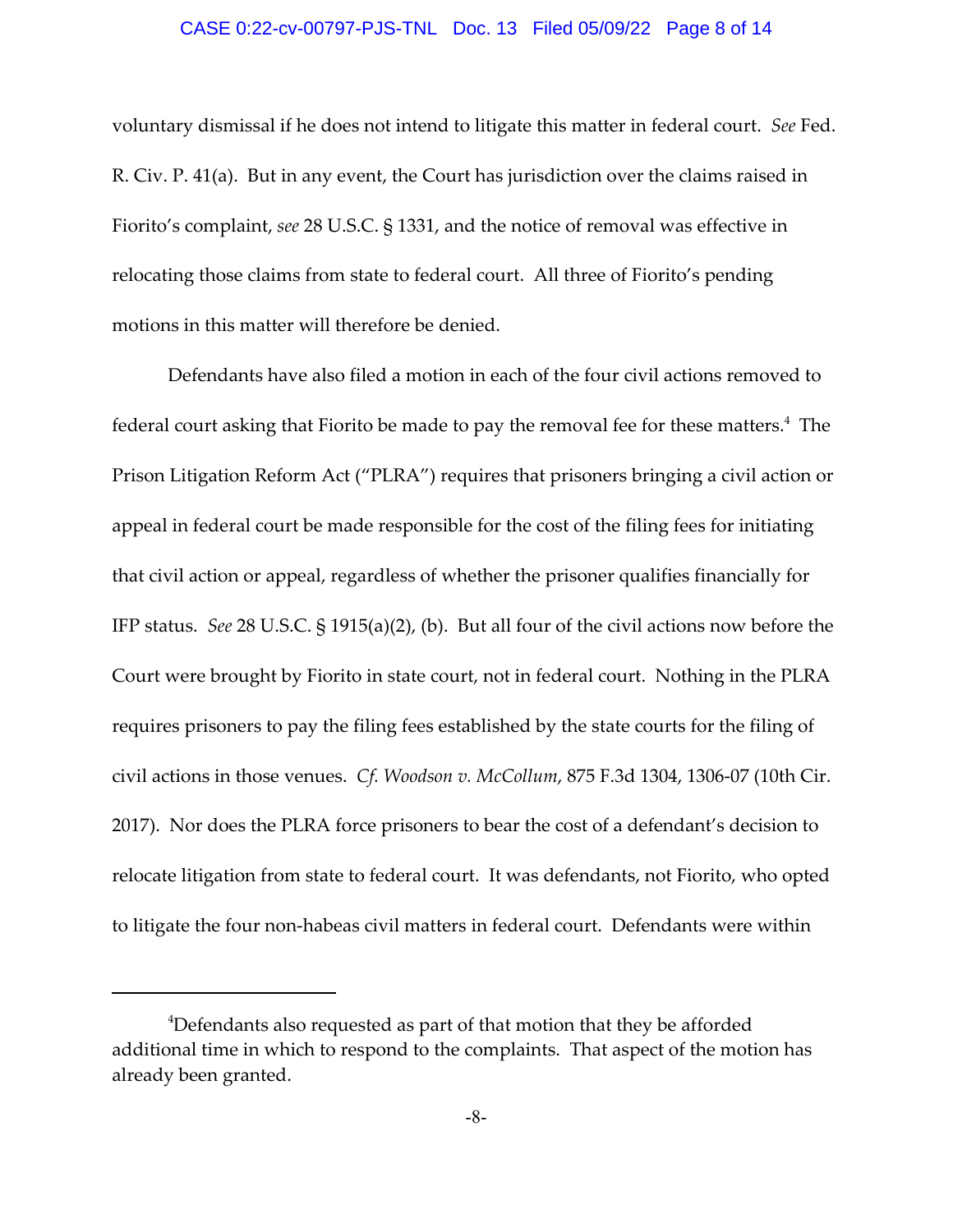## CASE 0:22-cv-00797-PJS-TNL Doc. 13 Filed 05/09/22 Page 9 of 14

their rights to make that decision, but by the same token, it is defendants who are responsible for the costs of that decision, not Fiorito. *See id.* Defendants therefore remain responsible for the removal fees in each of these four cases, and their motions to impose the removal fees upon Fiorito will be denied.

# *E. Fiorito v. Lilo, No. 22‐CV‐0924 (PJS/TNL)*

Fiorito has filed two motions for a preliminary injunction in this matter. *See* ECF Nos. 13 & 14. Defendants are directed to respond to these motions by no later than July 19, 2022. The response to these motions for preliminary injunctive relief may be incorporated into defendants' responses to Fiorito's pleadings more broadly, if appropriate.

The Court will not, however, expedite consideration of Fiorito's motions for injunctive relief. As an initial matter, the Court doubts the urgency of the relief sought by Fiorito.<sup>5</sup> Leaving that aside, much of the delay necessary in adjudicating the requests for injunctive relief is due to Fiorito's own conduct within this litigation, as outlined above. Fiorito cannot, on the one hand, seek to amend his claims and arguments on a

 $^5$ For example, Fiorito makes much of the allegation that he cannot accrue certain credits towards his release while he is detained in the special housing unit of FCI‐ Sandstone. Fiorito is not scheduled for release until 2026. If Fiorito is entitled to restoration of credits towards his sentence, then this Court has *years* to order that restoration.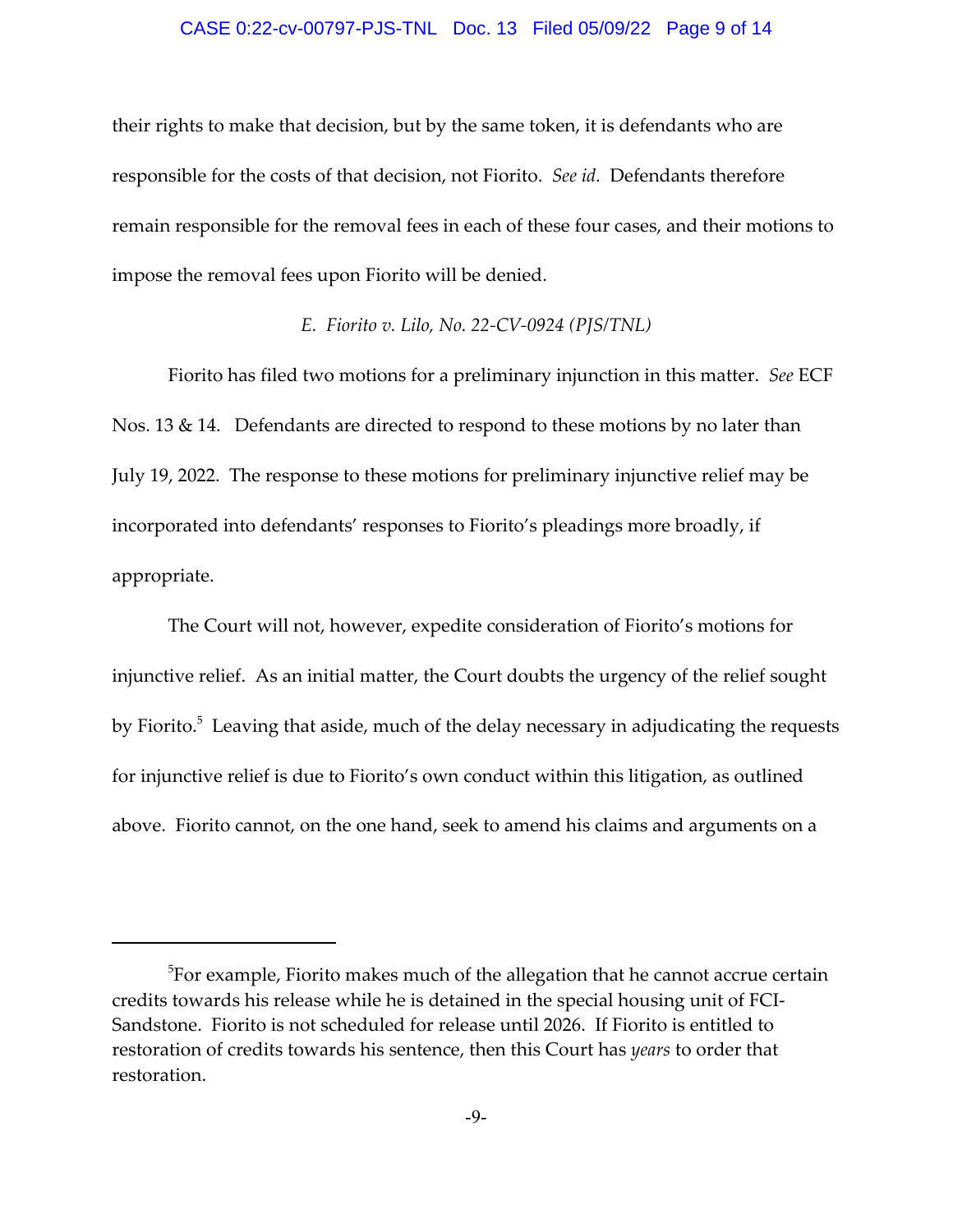## CASE 0:22-cv-00797-PJS-TNL Doc. 13 Filed 05/09/22 Page 10 of 14

near‐daily basis and then, on the other hand, reasonably complain that the adjudication of those claims and arguments is happening too slowly.

## *F. Fiorito v. Lilo, No. 22‐CV‐0925 (PJS/TNL)*

Only the motion of defendants to shift the removal fee pursuant to the PLRA remains pending in this matter. For the reasons explained above, that motion is denied.

That said, although each of the actions filed by Fiorito is similar in many respects to the others, this action appears to be entirely duplicative of the action filed by Fiorito assigned to Case No. 22‐CV‐0924 (PJS/TNL)—so much so that it is not clear to the Court that Fiorito intended to file two separate lawsuits. Accordingly, defendants will not be required to pay the removal fee for this matter until June 1, 2022. If Fiorito did not intend to file this action separate from the action assigned to Case No. 22‐CV‐0924, then he may file a notice of voluntary dismissal in this matter, notwithstanding the Court's entry of a stay. If Fiorito does not file a notice of voluntary dismissal by June 1, 2022, then defendants will be required to pay the removal fee for this matter. Fiorito is warned, however, that continuing to pursue duplicative lawsuits may subject him to monetary or other sanctions.

# *G. Fiorito v. Kensy, No. 22‐CV‐0927 (PJS/TNL)*

Fiorito's motion to amend the complaint in this matter [ECF No. 12] will be granted. *See* Fed. R. Civ. P. 15(a)(1). The Clerk of Court will be directed to redocket the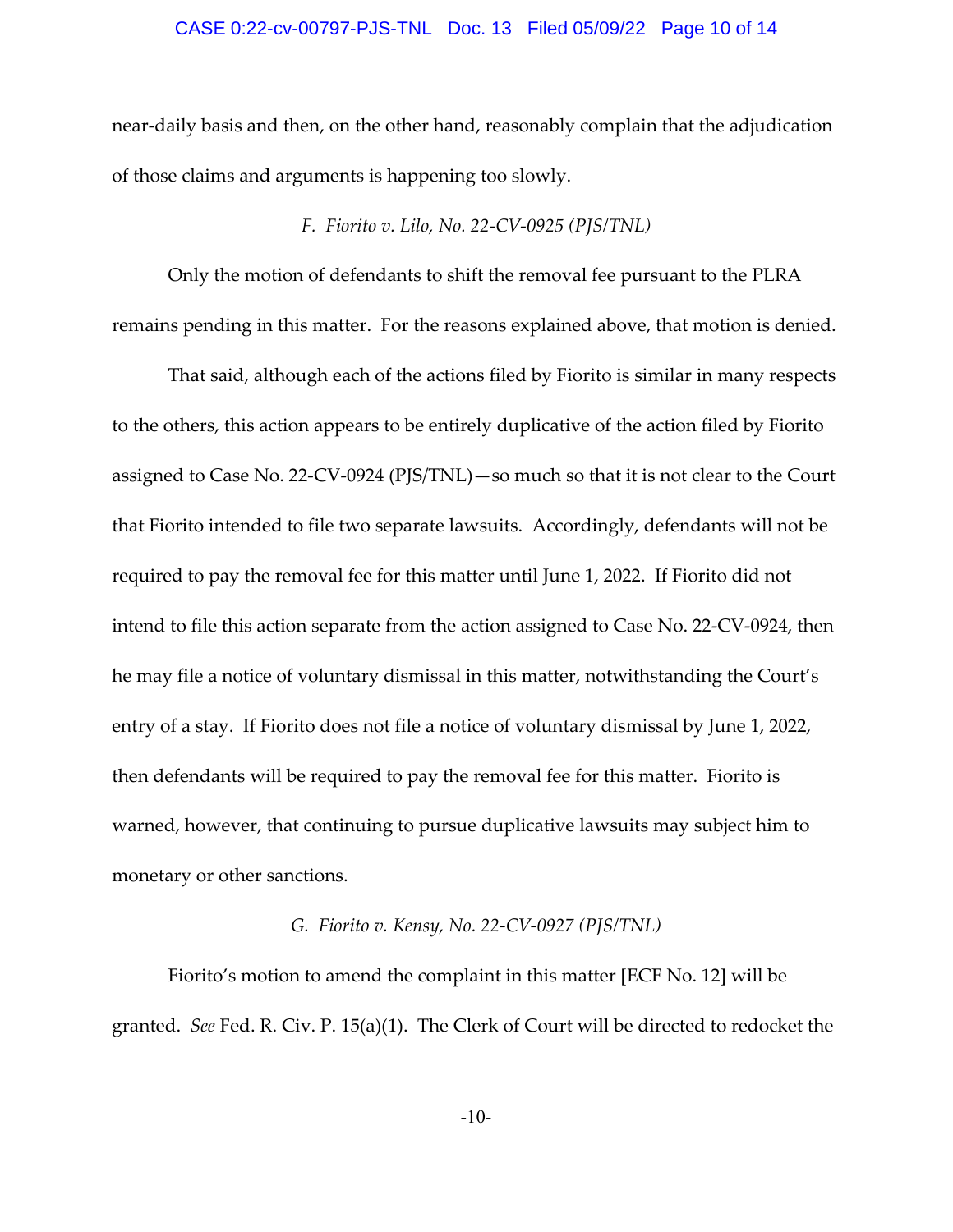proposed amended complaint [ECF No. 12‐1] as the amended complaint, which will become the operative pleading in this matter.

# ORDER

Based on the foregoing, and on all of the files, records, and proceedings herein, IT IS HEREBY ORDERED THAT:

- 1. These actions are STAYED until July 19, 2022. Any motion filed by any party without advance authorization of the Court during the pendency of the stay will be summarily denied.
- 2. In *Fiorito v. Fikes*, No. 22‐CV‐0749 (PJS/TNL):
	- a. The application to proceed *in forma pauperis* of Michael Fiorito [ECF No. 4] is GRANTED.
	- b. Fiorito's motion to adopt the application to proceed *in forma pauperis* from another matter [ECF No. 5] is DENIED AS MOOT.
- 3. In *Fiorito v. June*, No. 22‐CV‐0759 (PJS/TNL):
	- a. Fiorito's application to proceed *in forma pauperis* [ECF No. 2] is GRANTED.
	- b. Fiorito's motion to supplement [ECF No. 13] is DENIED.
- 4. In *Fiorito v. Thomas*, No. 22‐CV‐0797 (PJS/TNL):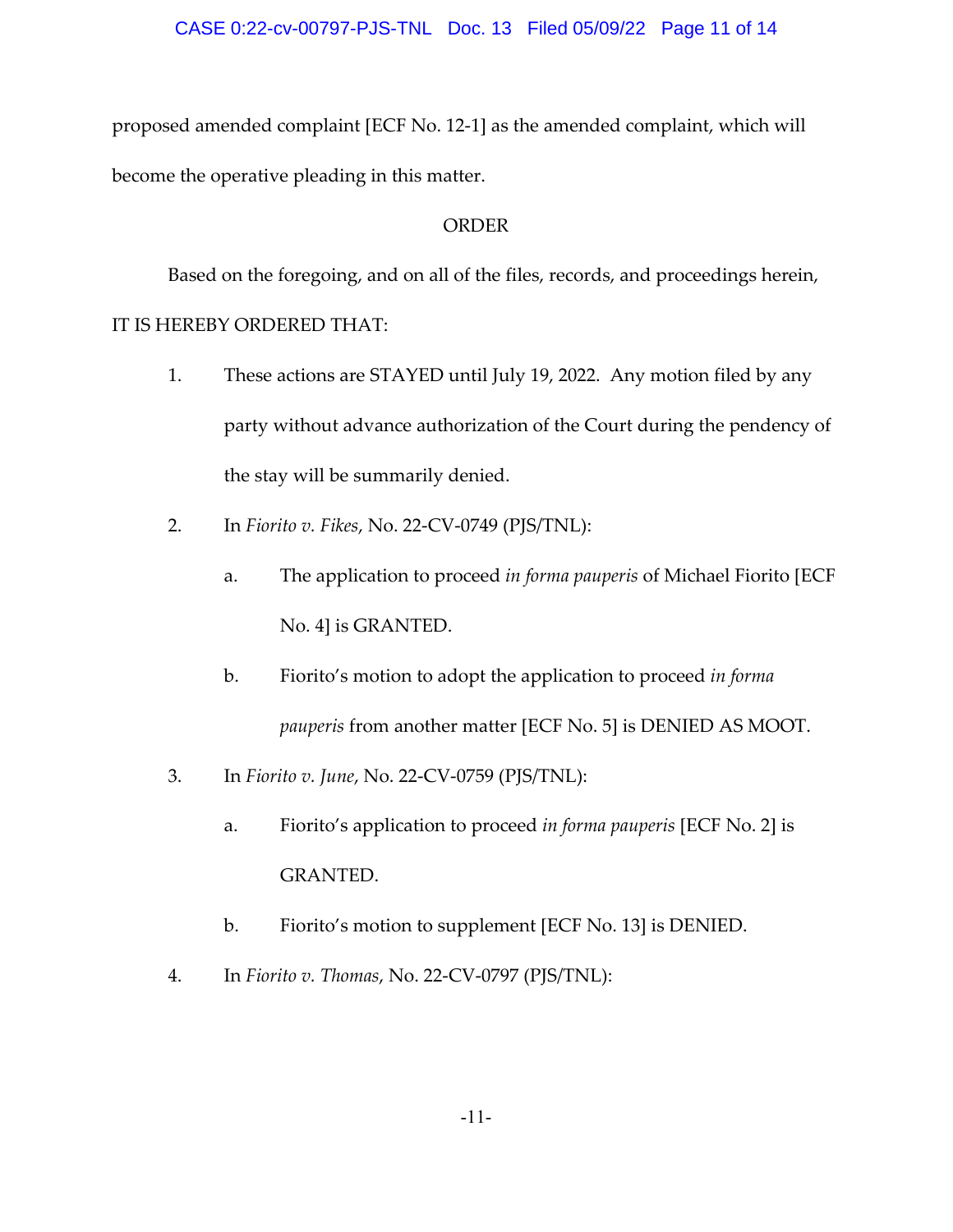- a. Fiorito's applications to proceed *in forma pauperis* [ECF Nos. 8 & 9] are GRANTED.
- b. Fiorito's motion to compel [ECF No. 11] is DENIED.
- 5. In *Fiorito v. Drummy*, No. 22‐CV‐0923 (PJS/TNL):
	- a. Fiorito's motion to remand [ECF No. 12] is DENIED.
	- b. Fiorito's motion to enforce default [ECF No. 11] is DENIED.
	- c. Fiorito's motion to dismiss for lack of jurisdiction [ECF No. 14] is DENIED.
	- d. Defendants' motion for miscellaneous relief [ECF No. 4] is DENIED. Defendants are directed to pay the removal fee within seven days of the date of this order.
- 6. In *Fiorito v. Lilo*, No. 22‐CV‐0924 (PJS/TNL):
	- a. Defendants' motion for miscellaneous relief [ECF No. 4] is DENIED. Defendants are directed to pay the removal fee within seven days of the date of this order.
	- b. Defendants must respond to Fiorito's motions for preliminary injunctive relief [ECF Nos. 13 & 14] by no later than July 19, 2022. Fiorito may submit a reply to that response by no later than August 9, 2022.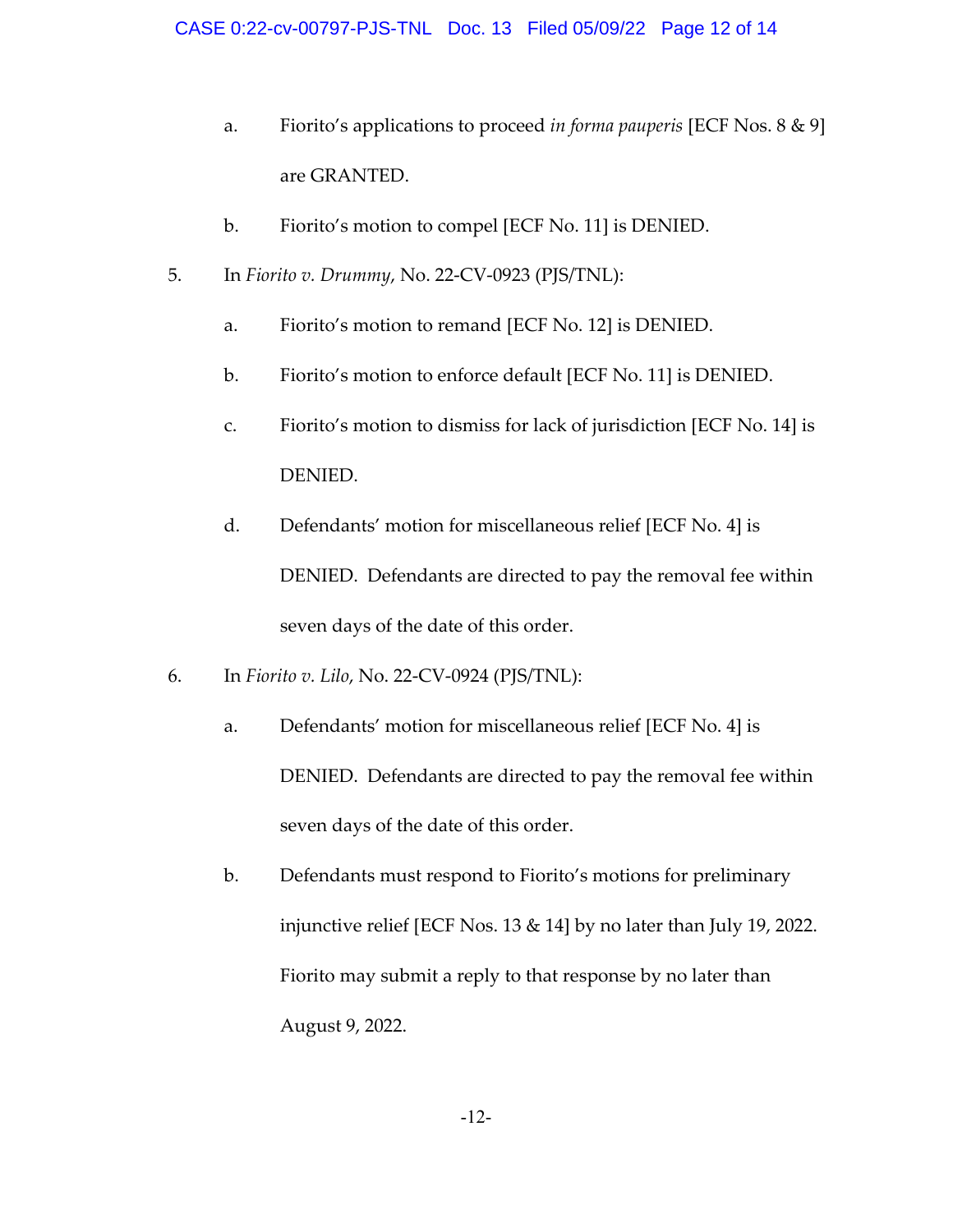- 7. In *Fiorito v. Lilo*, No. 22‐CV‐0925 (PJS/TNL):
	- a. Defendants' motion for miscellaneous relief [ECF No. 4] is DENIED.
	- b. Defendants must pay the removal fee for this matter by no later than June 1, 2022. No removal fee will be assessed should Fiorito file a notice of voluntary dismissal in this matter on or before June 1, 2022.
- 8. In *Fiorito v. Kensy*, No. 22‐CV‐0927 (PJS/TNL):
	- a. Fiorito's motion for leave to file an amended complaint [ECF No. 12] is GRANTED.
	- b. The Clerk of Court is directed to redocket the proposed amended complaint [ECF No. 12‐1] as an amended complaint. That document is now the operative pleading in this matter.
	- c. Defendants' motion for miscellaneous relief [ECF No. 4] is DENIED. Defendants are directed to pay the removal fee within seven days of the date of this order.
- 9. Respondents are directed to file an answer to Fiorito's petitions for a writ of habeas corpus by no later than July 19, 2022, certifying the true cause and proper duration of Fiorito's confinement and showing cause why the